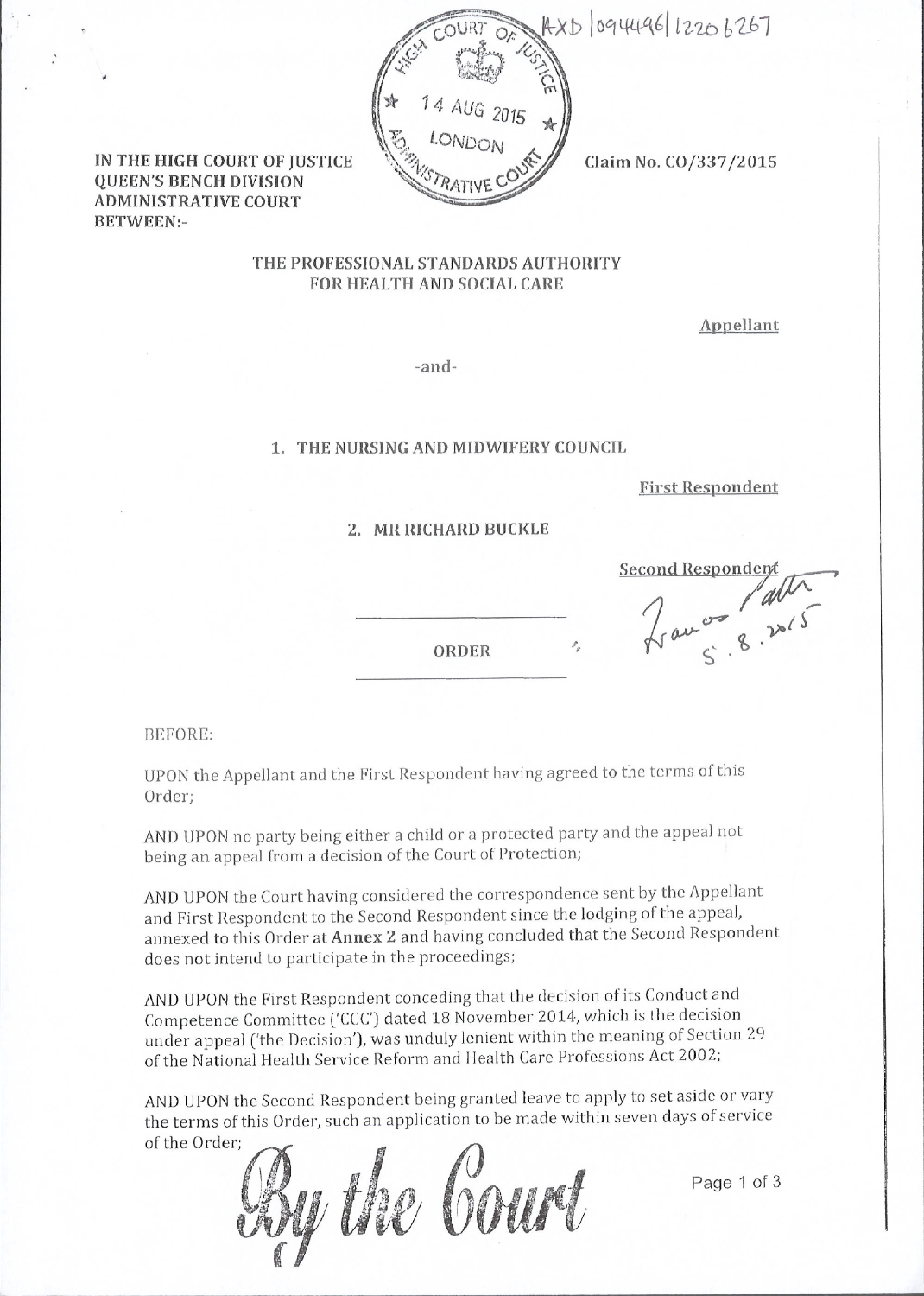### IT IS ORDERED THAT:

- 1. The appeal is allowed to the extent conceded by the First Respondent as set out in Schedule 1;
- 2. The Decision is upheld in so far as it refers to the facts, misconduct and impairment of the Second Respondent's fitness to practise;
- 3. The conditions of practice order imposed on the Second Respondent by the CCC is quashed and an order is substituted suspending the Second Respondent's registration as a nurse for a period of 12 months from the date of this Order;
- 4. At the review hearing the documents before the First Respondent's CCC shall include those listed in Schedule 2.
- 5. The First Respondent is to pay the Appellant's reasonable costs of the appeal up to 25 March 2015, to be assessed if not agreed;
- 6. The hearing of this appeal listed for 21 July 2015 is vacated.

Dated this day of 2015

1 St George's Road<sub>/</sub>  $\int_{\mathcal{U}} \mu_{\mathcal{U}} f(x) dx$ <br>Wimbledon *Crip*  $\int_{\mathcal{U}} \mu_{\mathcal{U}} f(x) dx$ PARTNER SW19 4DR

STICKS SOLICITORS LLP NURSING AND MIDWIFERY COUNCIL lst Floor, 1 Kemble Street London WC2B 4AN

Solicitors for the Appellant

For the First Respondent

y the Gourt  $\overline{\mathbf{a}}$